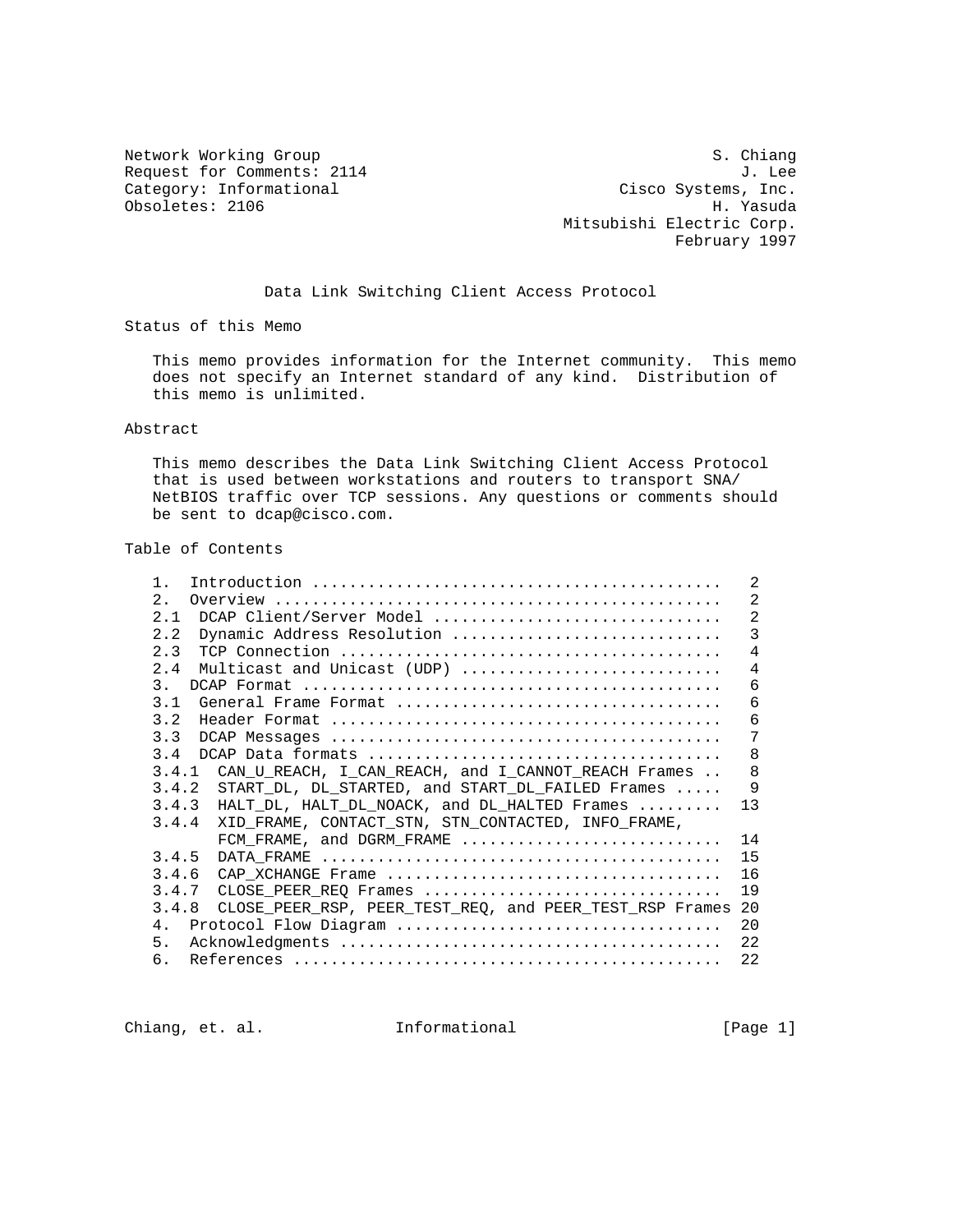### 1. Introduction

 Since the Data Link Switching Protocol, RFC 1795, was published, some software vendors have begun implementing DLSw on workstations. The implementation of DLSw on a large number of workstations raises several important issues that must be addressed. Scalability is the major concern. For example, the number of TCP sessions to the DLSw router increases in direct proportion to the number of workstations added. Another concern is efficiency. Since DLSw is a switch-to switch protocol, it is not efficient when implemented on workstations.

 DCAP addresses the above issues. It introduces a hierarchical structure to resolve the scalability problems. All workstations are clients to the router (server) rather than peers to the router. This creates a client/server model. It also provides a more efficient protocol between the workstation (client) and the router (server).

#### 2. Overview



2.1. DCAP Client/Server Model

 Figure 2-1 shows a typical DLSw implementation on a workstation. The workstations are connected to the central site DLSw router over the IP network. As the network grows, scalability will become an issue as the number of TCP sessions increases due to the growing number of workstations.

Chiang, et. al. **Informational** [Page 2]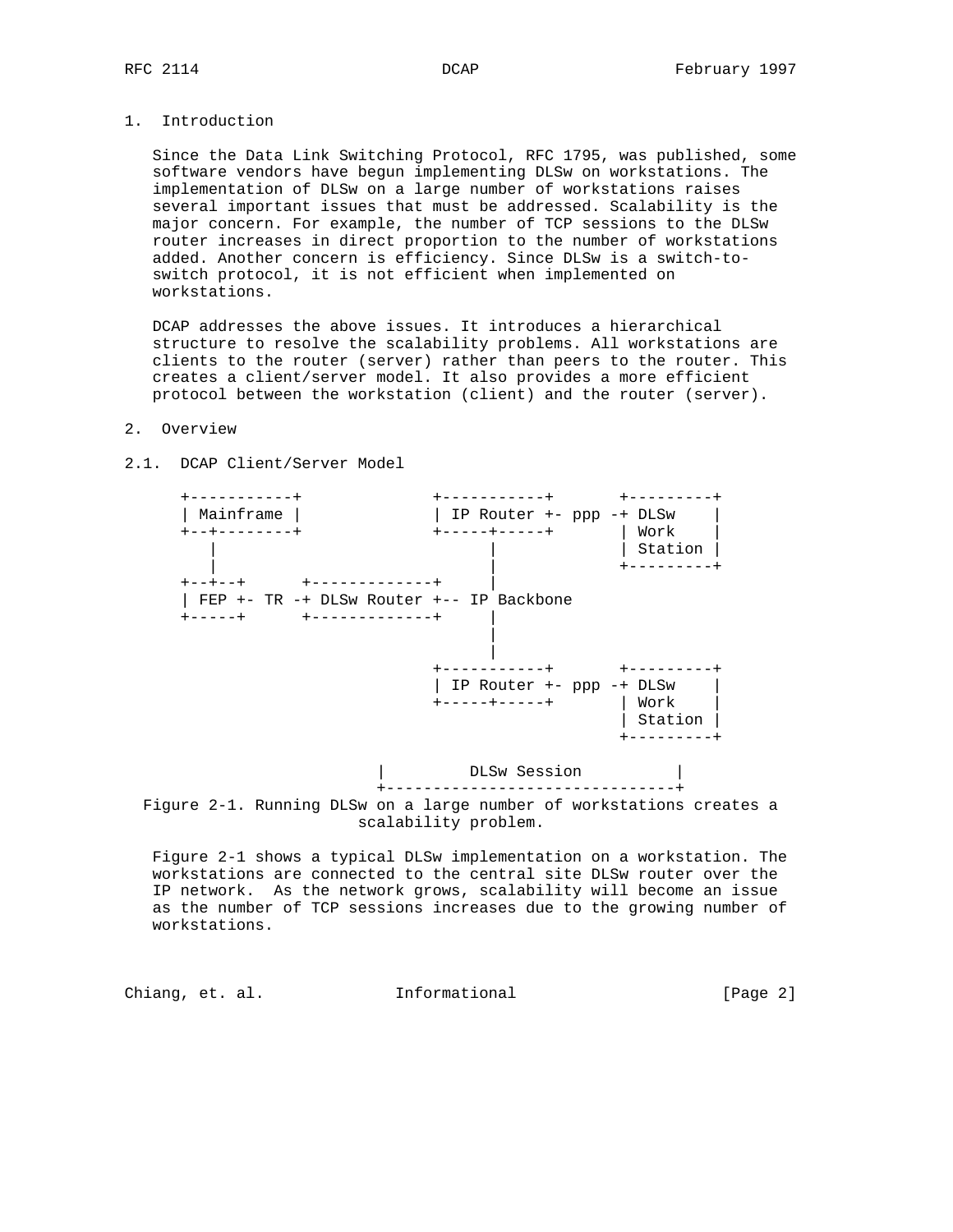

 In a large network, DCAP addresses the scalability problem by significantly reducing the number of peers that connect to the central site router. The workstations (DCAP clients) and the router (DCAP server) behave in a Client/Server relationship. Workstations are attached to a DCAP server. A DCAP server has a single peer connection to the central site router.

### 2.2. Dynamic Address Resolution

 In a DLSw network, each workstation needs a MAC address to communicate with a FEP attached to a LAN. When DLSw is implemented on a workstation, it does not always have a MAC address defined. For example, when a workstation connects to a router through a modem via PPP, it only consists of an IP address. In this case, the user must define a virtual MAC address. This is administratively intensive since each workstation must have an unique MAC address.

 DCAP uses the Dynamic Address Resolution protocol to solve this problem. The Dynamic Address Resolution protocol permits the server to dynamically assign a MAC address to a client without complex configuration.

 For a client to initiate a session to a server, the workstation sends a direct request to the server. The request contains the destination MAC address and the destination SAP. The workstation can either specify its own MAC address, or request the server to assign one to

Chiang, et. al. **Informational** [Page 3]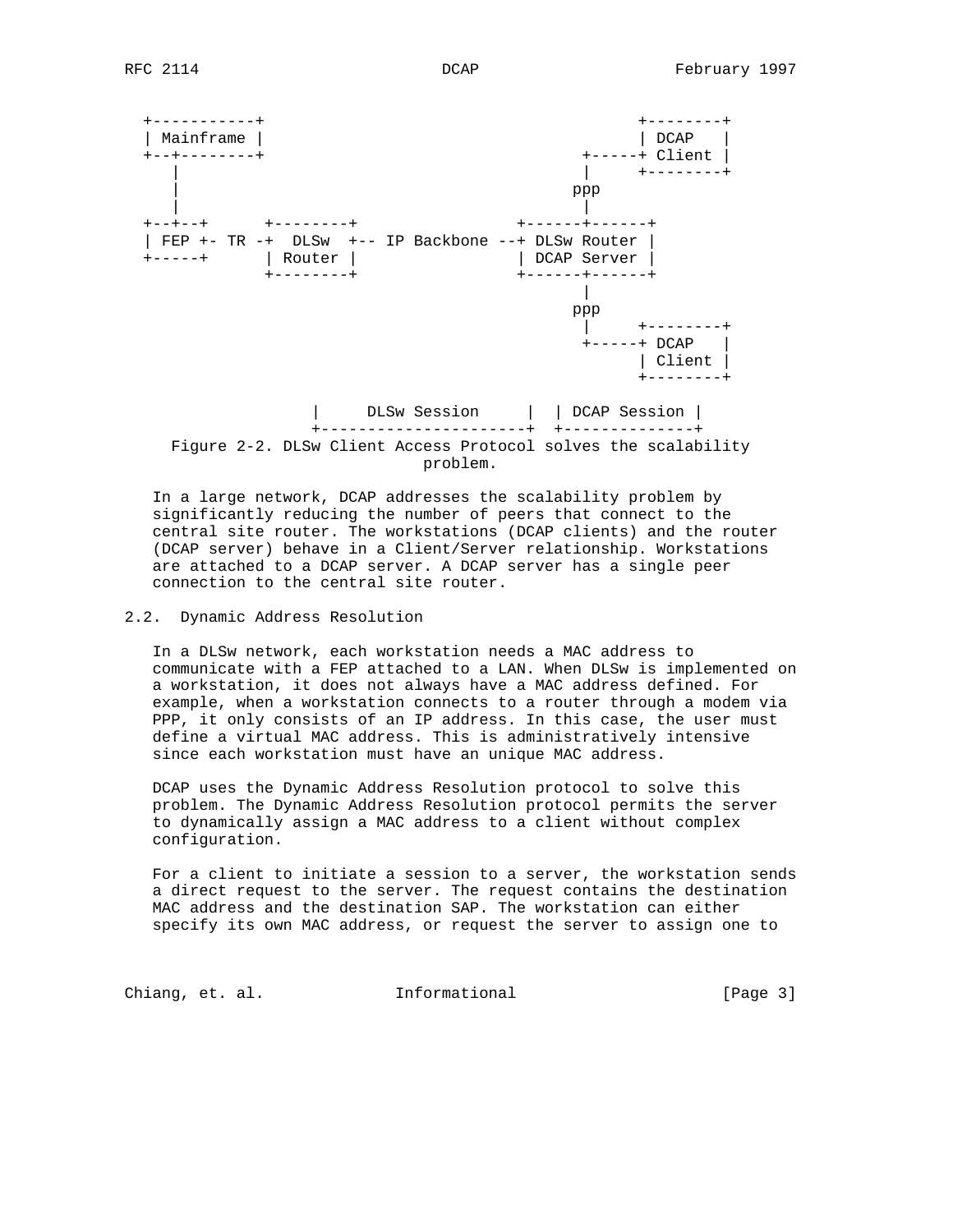it. The server's IP address must be pre-configured on the workstation. If IP addresses are configured for multiple servers at a workstation, the request can be sent to these servers and the first one to respond will be used.

 For a server to initiate a session to a client, the server sends a directed request to the workstation. The workstation must pre register its MAC address at the server. This can be done either by configuration on the server or registration at the server (both MAC addresses and IP addresses will be registered).

# 2.3. TCP Connection

 The transport used between the client and the server is TCP. A TCP session must be established between the client and the server before a frame can be sent. The default parameters associated with the TCP connections between the client and the server are as follows:

| Socket Family | AF INET     | (Internet protocols) |
|---------------|-------------|----------------------|
| Socket Type   | SOCK STREAM | (stream socket)      |
| Port Number   | 1973        |                      |

 There is only one TCP connection between the client and the server. It is used for both read and write operations.

 A race condition occurs when both client and server try to establish the TCP session with each other at the same time. The TCP session of the initiator with the lower IP address will be used. The other TCP session will be closed.

### 2.4 Multicast and Unicast (UDP)

 Multicast and unicast with UDP support are optional. In the reset of this session, when multicast and unicast are referenced, UDP is used. Two multicast addresses are reserved for DCAP. The server should listen for 224.0.1.49 and the client should listen for 224.0.1.50. Not all DCAP frames can be sent via multicast or unicast. The DATA\_FRAME can be sent via either multicast or unicast. The CAN\_U\_REACH frame can be sent via multicast only and the I\_CAN\_REACH frame can be sent via unicast only. All other DCAP frames can only be sent via TCP sessions.

 When the multicast and unicast support is implemented, the client does not have to configure the server's IP address. When the client attempts to establish a session to the host, instead of establishing a TCP session with the pre-configured server, the client can multicast the CAN\_U\_REACH frame to the 224.0.1.49 group address. When the server receives this multicast frame, it will locate the

Chiang, et. al. 1nformational 1999 [Page 4]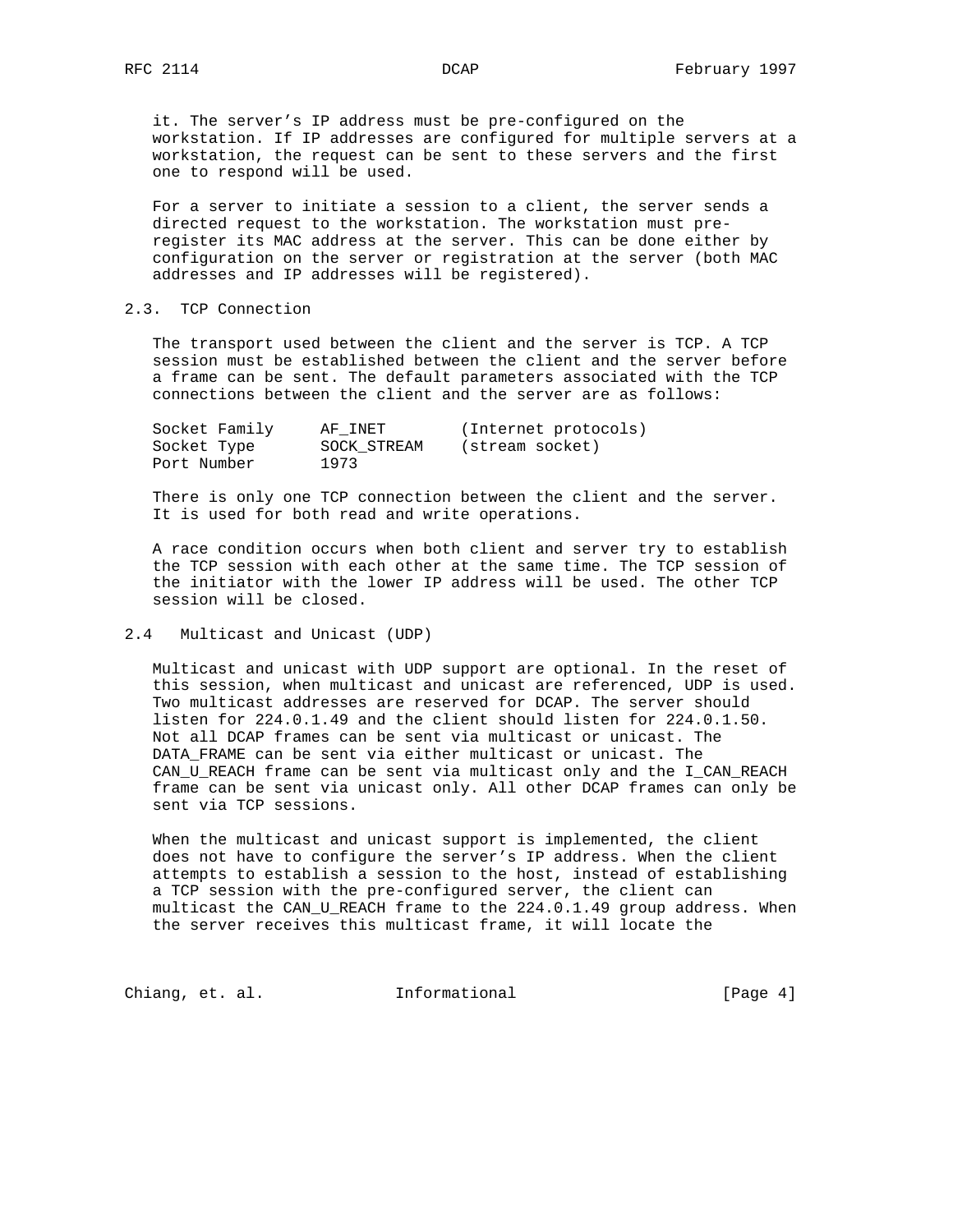destination as specified in the frame. If the destination is reachable by this server, it will send back an I\_CAN\_REACH frame to the sender via unicast. The client can initiate a TCP connection to the server and establish a DCAP session. If the I\_CAN\_REACH frame is received from multiple servers, the first one who returns the I\_CAN\_REACH frame will be used.

 When the host initiates a session to the client, the client does not have to pre-register its MAC address at the server. When the server attempts to reach an unknown client, it will multicast the CAN\_U\_REACH frame to the 224.0.10.50 group address. The client whose MAC address matches the destination address in the CAN\_U\_REACH frame will reply with the I\_CAN\_REACH frame via unicast. Once the server receives the I\_CAN\_REACH frame, it can establish a DCAP session with that client.

 For NetBIOS traffic, NAME\_QUERY and ADD\_NAME\_QUERY can be encapsulated in the DATA\_FRAME and sent out via multicast. NAME\_RECOGNIZED and ADD\_NAME\_RESPONSE can be encapsulated in the DATA\_FRAME but sent out via unicast. No other NetBIOS frames can be encapsulated in the DATA\_FRAME to be sent out via either multicast or unicast.

 When a client tries to locate a name or check for duplicate name on the network, it can multicast a NAME\_QUERY or ADD\_NAME\_QUERY frame encapsulated in the DATA\_FRAME. When a server receives these frames, NetBIOS NAME\_QUERY or ADD\_NAME\_QUERY frames will be forwarded to LAN. If the NAME\_RECOGNIZED or ADD\_NAME\_RESPONSE frame is received from LAN, they will be encapsulated in the DATA\_FRAME and sent to the client via unicast.

 When a server receives a NetBIOS NAME\_QUERY or ADD\_NAME\_QUERY from LAN, the server will encapsulate it in the DATA\_FRAME and send it to all clients via multicast. When a client receives the frame and determines that the name specified in the DATA\_FRAME matches its own name, a NAME\_RECOGNIZED or ADD\_NAME\_RESPONSE frame will be encapsulated in the DATA\_FRAME and sent back to the server via unicast.

Chiang, et. al. 1nformational 1999 [Page 5]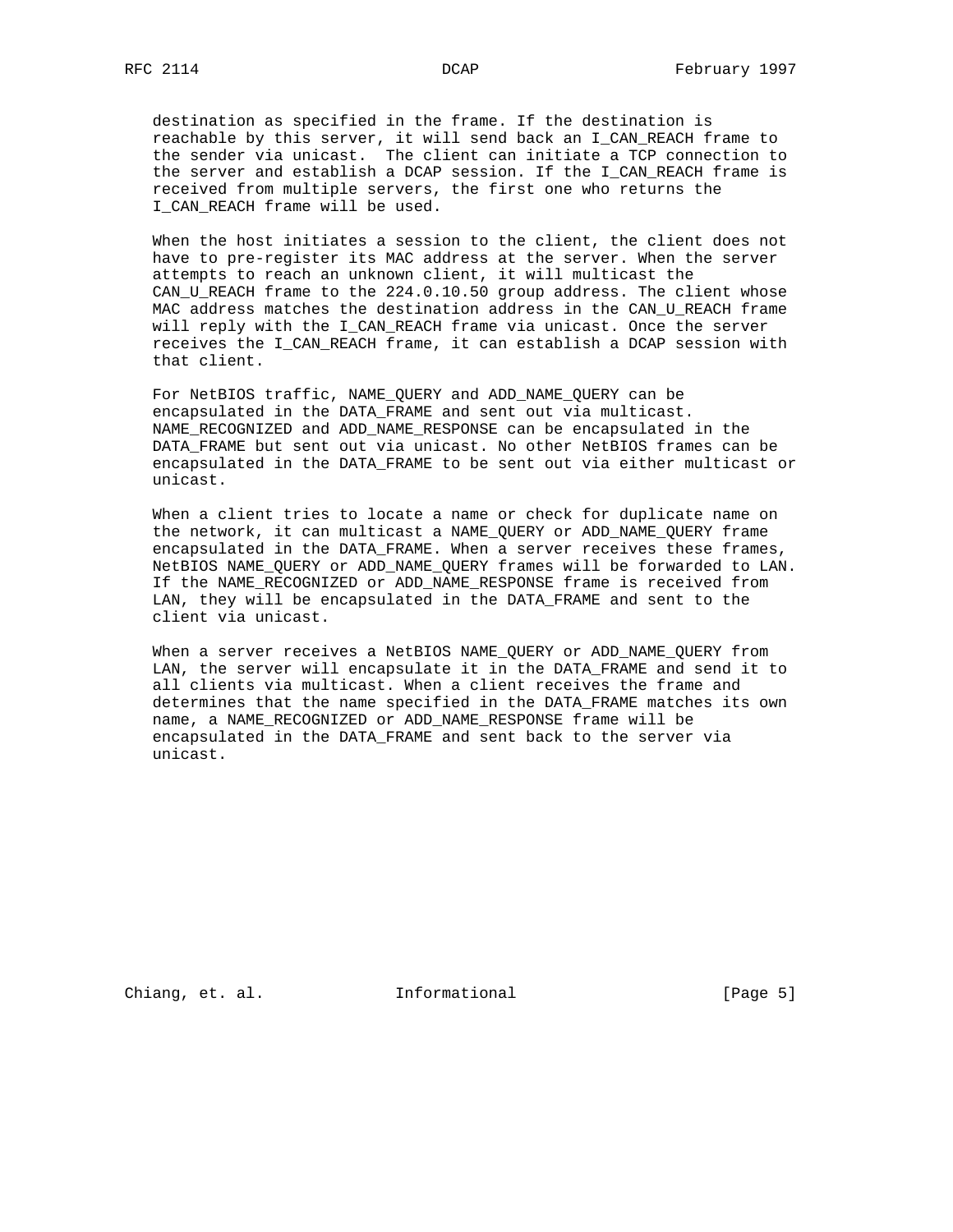### 3. DCAP Format

#### 3.1. General Frame Format

The General format of the DCAP frame is as follows:

 +-------------+-----------+-----------+ | DCAP Header | DCAP Data | User Data | +-------------+-----------+-----------+ Figure 3-1. DCAP Frame Format

 The DCAP protocol is contained in the DCAP header, which is common to all frames passed between the DCAP client and the server. This header is 4 bytes long. The next section will explain the details.

 The next part is the DCAP Data. The structure and the size are based on the type of messages carried in the DCAP frame. The DCAP data is used to process the frame, but it is optional.

 The third part of the frame is the user data, which is sent by the local system to the remote system. The size of this block is variable and is included in the frame only when there is data to be sent to the remote system.

3.2. Header Format

 The DCAP header is used to identify the message type and the length of the frame. This is a general purpose header used for each frame that is passed between the DCAP server and the client. More information is needed for frames like CAN\_U\_REACH and I\_CAN\_REACH, therefore, it is passed to the peer as DCAP data. The structure of the DCAP data depends on the type of frames, and will be discussed in detail in later sections.

The DCAP Header is given below:

| DCAP Packet Header (Each row is one byte)                                             |
|---------------------------------------------------------------------------------------|
| ===================================<br>Protocol ID / Version Number<br>0 <sup>1</sup> |
| 1   Message Type                                                                      |
| 2   Packet Length                                                                     |
|                                                                                       |
| — CONTECT P                                                                           |

Figure 3-2. DCAP Header Format

Chiang, et. al. 1nformational 1999 [Page 6]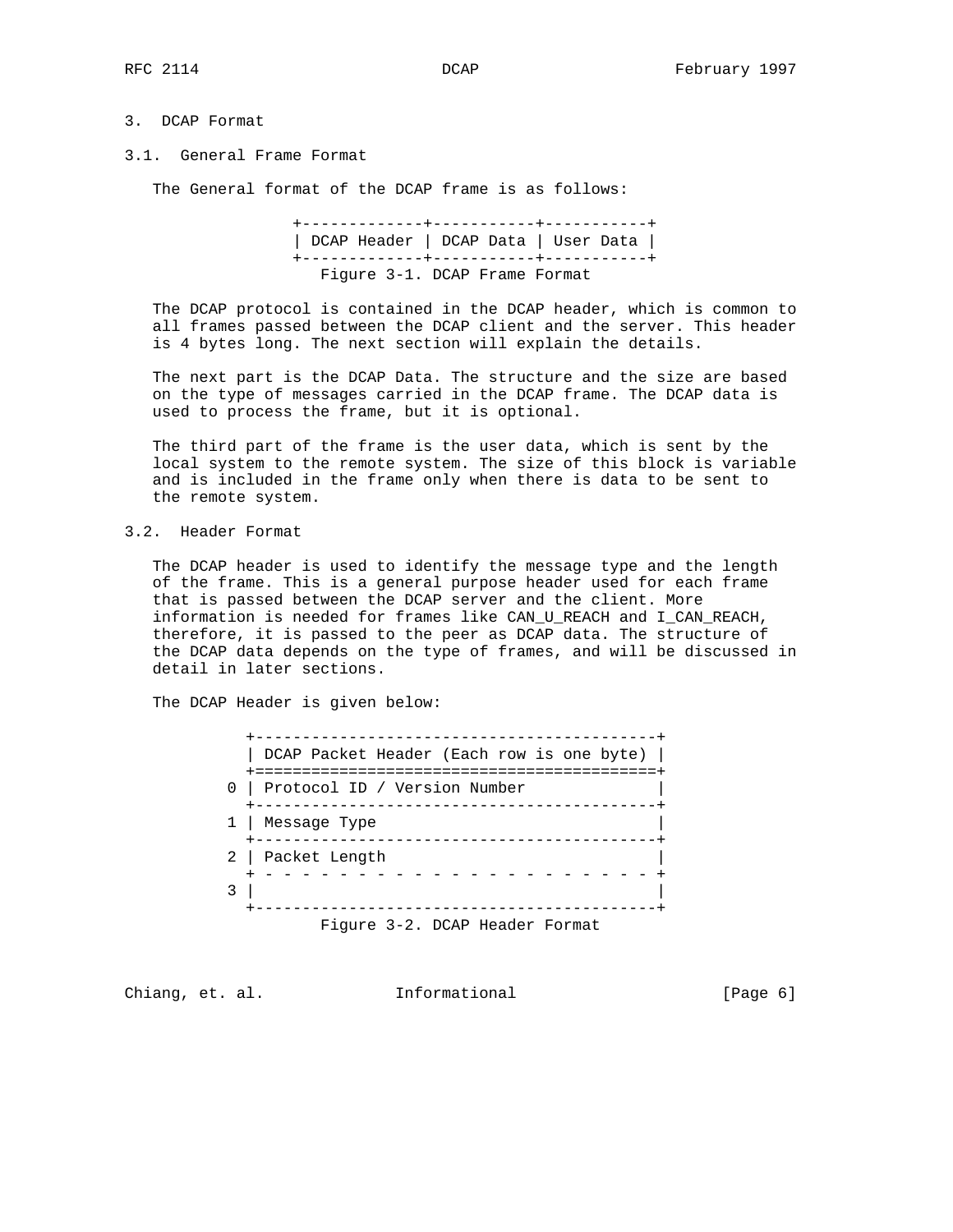- o The Protocol ID uses the first 4 bits of this field and is set to "1000".
- o The Version Number uses the next 4 bits in this field and is set to "0001".
- o The message type is the DCAP message type.
- o The Total Packet length is the length of the packet including the DCAP header, DCAP data and User Data. The minimum size of the packet is 4, which is the length of the header.
- 3.3. DCAP Messages

 Most of the DCAP frames are based on the existing DLSw frames and corresponding frames have similar names. The information in the corresponding DCAP and DLSw frames may differ; but the functionalities are the same. Thus the DLSw State Machine is used to handle these DCAP frames. Some new DCAP frames were created to handle special DCAP functions. For example, the new DCAP frames, I\_CANNOT\_REACH and START\_DL\_FAILED provide negative acknowledgment. The DLSw frames not needed for DCAP, are dropped.

The following table lists and describes all available DCAP messages:

| DCAP Frame Name |                | Code Function                               |
|-----------------|----------------|---------------------------------------------|
|                 |                |                                             |
| CAN U REACH     | 0x01           | Find if the station given is reachable      |
| I CAN REACH     | 0x02           | Positive response to CAN U REACH            |
| I CANNOT REACH  | 0x03           | Negative response to CAN U REACH            |
| START DL        | 0x04           | Setup session for given addresses           |
| DL STARTED      | 0x05           | Session Started                             |
| START DL FAILED | 0x06           | Session Start failed                        |
| XID FRAME       | 0x07           | XID Frame                                   |
| CONTACT STN     | 0x08           | Contact destination to establish SABME      |
| STN CONTACTED   | 0x09           | Station contacted - SABME mode set          |
| DATA FRAME      | 0x0A           | Connectionless Data Frame for a link        |
| INFO FRAME      | 0x0B           | Connection oriented I-Frame                 |
| HALT DL         | $0 \times 0 C$ | Halt Data Link session                      |
| HALT DL NOACK   | $0 \times 0$ D | Halt Data Link session without ack          |
| DL HALTED       | $0 \times 0E$  | Session Halted                              |
| FCM_FRAME       | $0 \times 0$ F | Data Link Session Flow Control Message      |
| DGRM FRAME      | 0x11           | Connectionless Datagram Frame for a circuit |

Chiang, et. al. **Informational** [Page 7]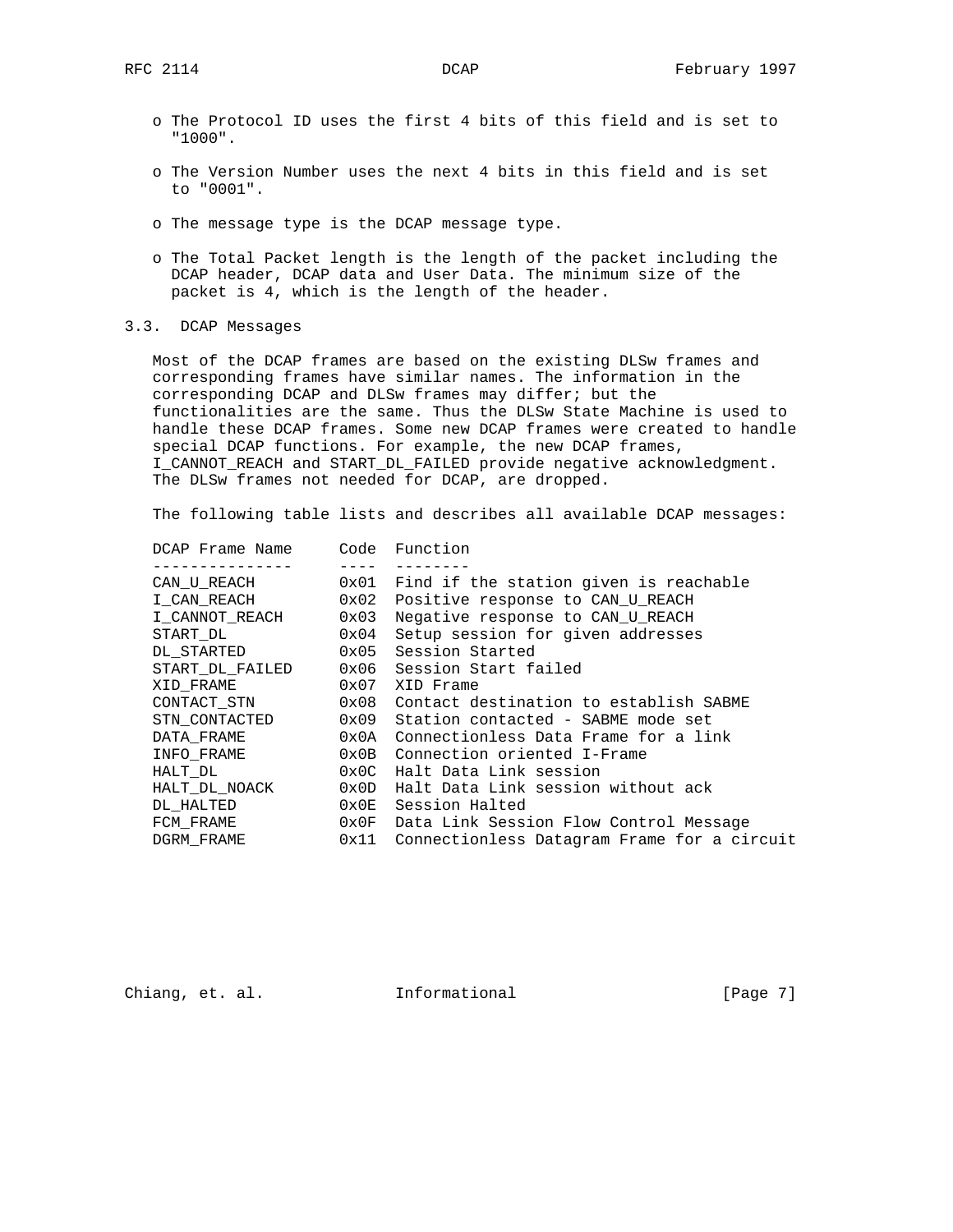| CAP XCHANGE   | 0x12 Capabilities Exchange Message                           |
|---------------|--------------------------------------------------------------|
|               | CLOSE PEER REOUEST 0x13 Disconnect Peer Connection Request   |
|               | CLOSE PEER RESPONSE 0x14 Disconnect Peer Connection Response |
| PEER TEST REO | 0x1D Peer keepalive test request                             |
| PEER_TEST_RSP | Ox1E Peer keepalive response                                 |
|               |                                                              |

Table 3-1. DCAP Frames

#### 3.4. DCAP Data formats

 The DCAP data is used to carry information required for each DCAP frame. This information is used by the Server or the Client and it does not contain any user data. The DCAP data frame types are listed in the following sections. Please note that the sender should set the reserved fields to zero and the receiver should ignore these fields.

### 3.4.1. CAN\_U\_REACH, I\_CAN\_REACH, and I\_CANNOT\_REACH Frames

 These frame types are used to locate resources in a network. A CAN\_U\_REACH frame is sent to the server to determine if the resource is reachable. When a server receives a CAN\_U\_REACH frame, it should send out an LLC explorer frame to locate the destination specified in the CAN\_U\_REACH frame. If the destination is reachable, the server responds to the client with an I\_CAN\_REACH frame. If the server does not receive a positive acknowledgment within a recommended threshold value of 5 seconds, the server should send an LLC explorer to locate the destination again. If the server does not receive any response after sending out 5 explorers (recommended retry value), the destination is considered not reachable and an I\_CANNOT\_REACH frame is sent back to the client. The client should decide if retry CAN\_U\_REACH is necessary after the I\_CANNOT\_REACH frame is received from the server.

 When a server is in the process of searching a destination and receives another I\_CAN\_REACH with the same destination, the server should not send out another LLC explorer for that destination.

The server should not send the CAN\_U\_REACH frame to the clients in a TCP session. When a server receives an LLC explorer whose destination is a known client, the server should respond to it directly.

Chiang, et. al. **Informational** [Page 8]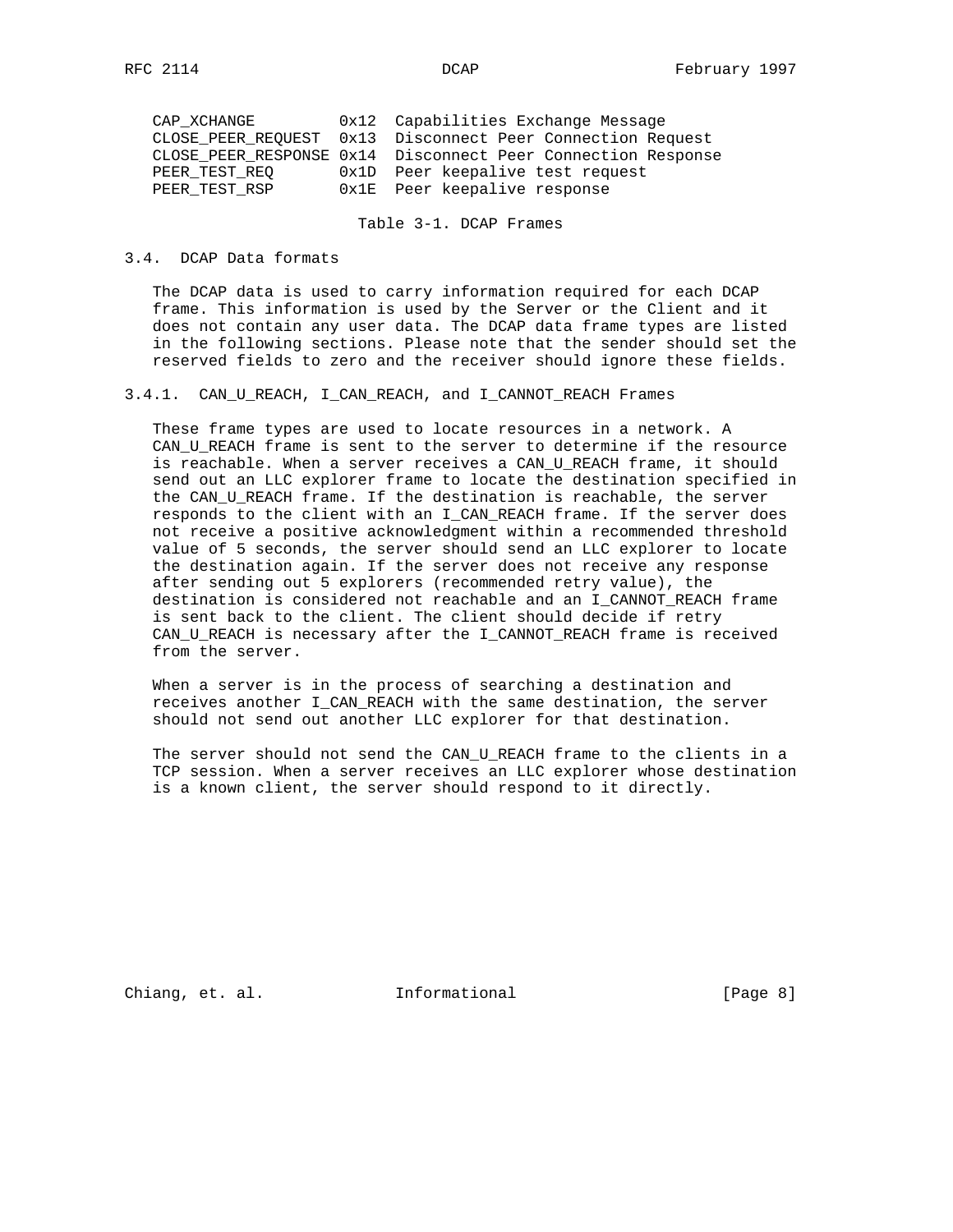| Field Name   Information |                                          |
|--------------------------|------------------------------------------|
|                          | Message Type $\vert$ 0x01, 0x02, or 0x03 |
| Packet Length   0x0C     |                                          |

Figure 3-3. CAN\_U\_REACH, I\_CAN\_REACH, and I\_CANNOT\_REACH Header

|                | Field Name (Each row is one byte) |
|----------------|-----------------------------------|
| 0              | Target MAC Address                |
| 1              |                                   |
| $\overline{2}$ |                                   |
| 3              |                                   |
| $\overline{4}$ |                                   |
| 5              |                                   |
| 6              | Source SAP                        |
| 7              | Reserved                          |

Figure 3-4. CAN\_U\_REACH, I\_CAN\_REACH, and I\_CANNOT\_REACH Data

 The MAC Address field carries the MAC address of the target workstation that is being searched. This is a six-byte MAC Address field. The same MAC Address is returned in the I\_CAN\_REACH and the I\_CANNOT\_REACH frames.

 Byte 6 is the source SAP. The destination SAP is set to zero when an explorer frame is sent to the network.

### 3.4.2. START\_DL, DL\_STARTED, and START\_DL\_FAILED Frames

 These frame types are used by DCAP to establish a link station (circuit). The START\_DL frame is sent directly to the server that responds to the CAN\_U\_REACH frame. When the server receives this frame, it establishes a link station using the source and destination addresses and saps provided in the START\_DL frame. If the circuit establishment is successful, a DL\_STARTED frame is sent back as a response. If the attempt fails within a recommended value, 5 seconds, the server should retry again. If the server fails to establish a

Chiang, et. al. **Informational** [Page 9]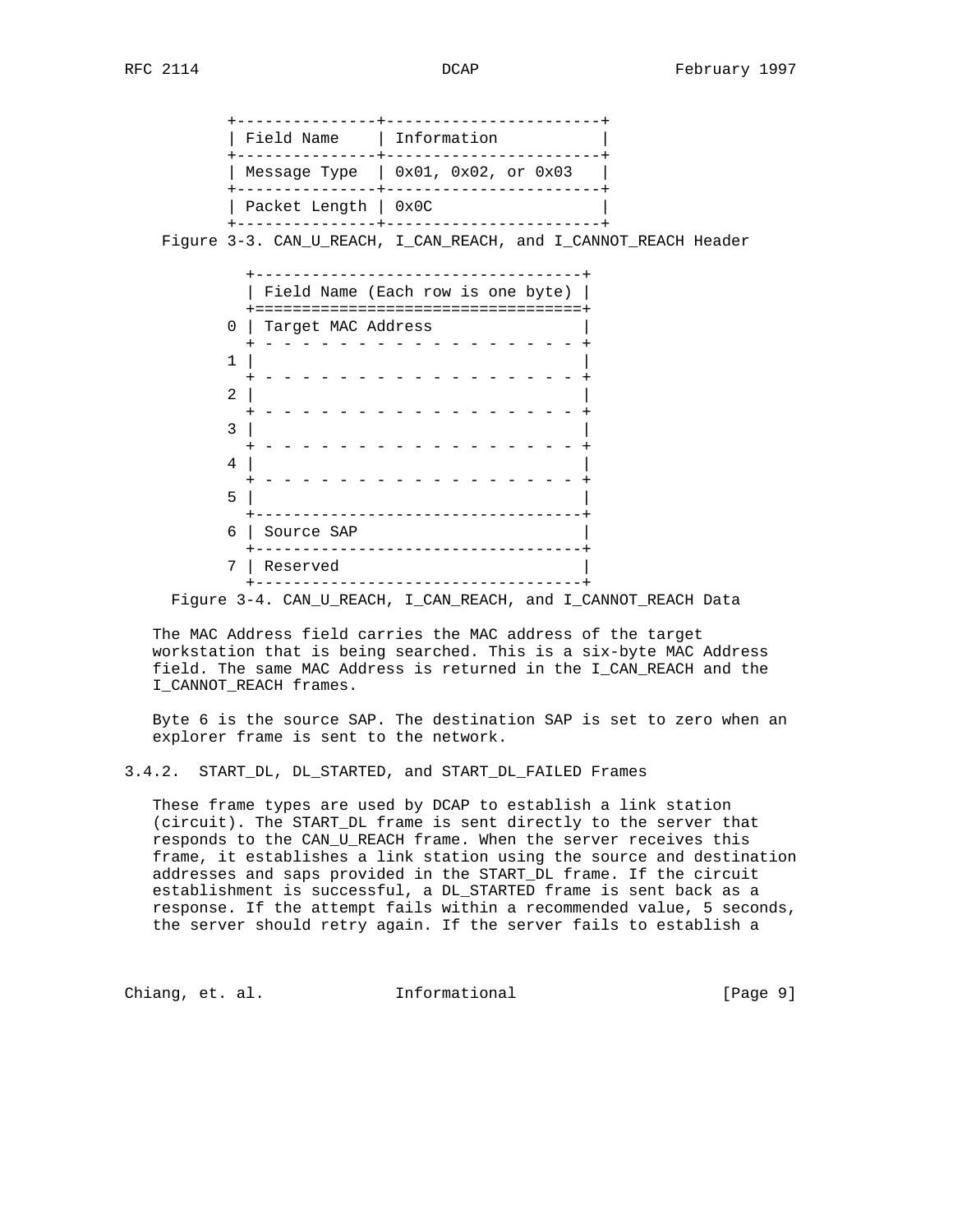circuit for a recommended retry value, 5 times, a START\_DL\_FAILED frame should be sent back to the client. If the client receives a START\_DL\_FAILED frame from the server, it is up to the client to decide if a START\_DL frame needs to be sent to the server again.

 The server can also send START\_DL frames to clients to establish circuits.

| Field Name   Information |                                          |
|--------------------------|------------------------------------------|
|                          | Message Type $\vert$ 0x04, 0x05, or 0x06 |
| Packet Length   0x18     |                                          |

Figure 3-5. START\_DL, DL\_STARTED, and START\_DL\_FAILED Header

Chiang, et. al. 1nformational [Page 10]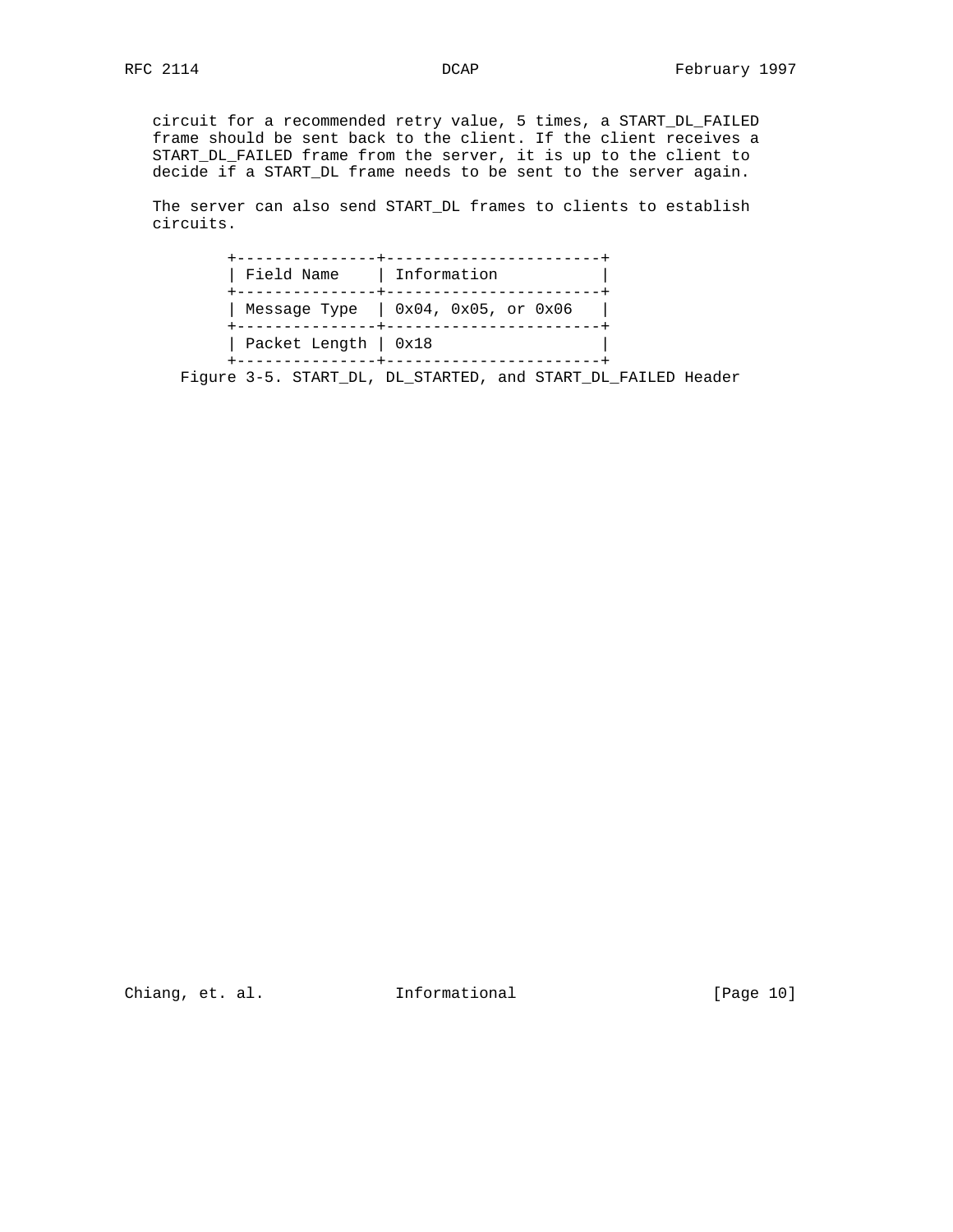|    | Field Name (Each row is one byte)                       |
|----|---------------------------------------------------------|
| 0  | ===================================<br>Host MAC Address |
| 1  |                                                         |
| 2  |                                                         |
| 3  |                                                         |
| 4  |                                                         |
| 5  |                                                         |
| б  | Host SAP                                                |
| 7  | Client SAP                                              |
| 8  | Origin Session ID                                       |
| 9  |                                                         |
| 10 |                                                         |
| 11 |                                                         |
| 12 | Target Session ID                                       |
| 13 |                                                         |
| 14 |                                                         |
| 15 |                                                         |
| 16 | Largest Frame Size                                      |
| 17 | Initial Window size                                     |
| 18 | Reserved                                                |
| 19 |                                                         |

Figure 3-6. START\_DL, DL\_STARTED, and START\_DL\_FAILED Data

 The Host MAC address is the address of the target station if the session is initiated from the client, or it is the address of the originating station if the session is initiated from the server.

Chiang, et. al. 1nformational [Page 11]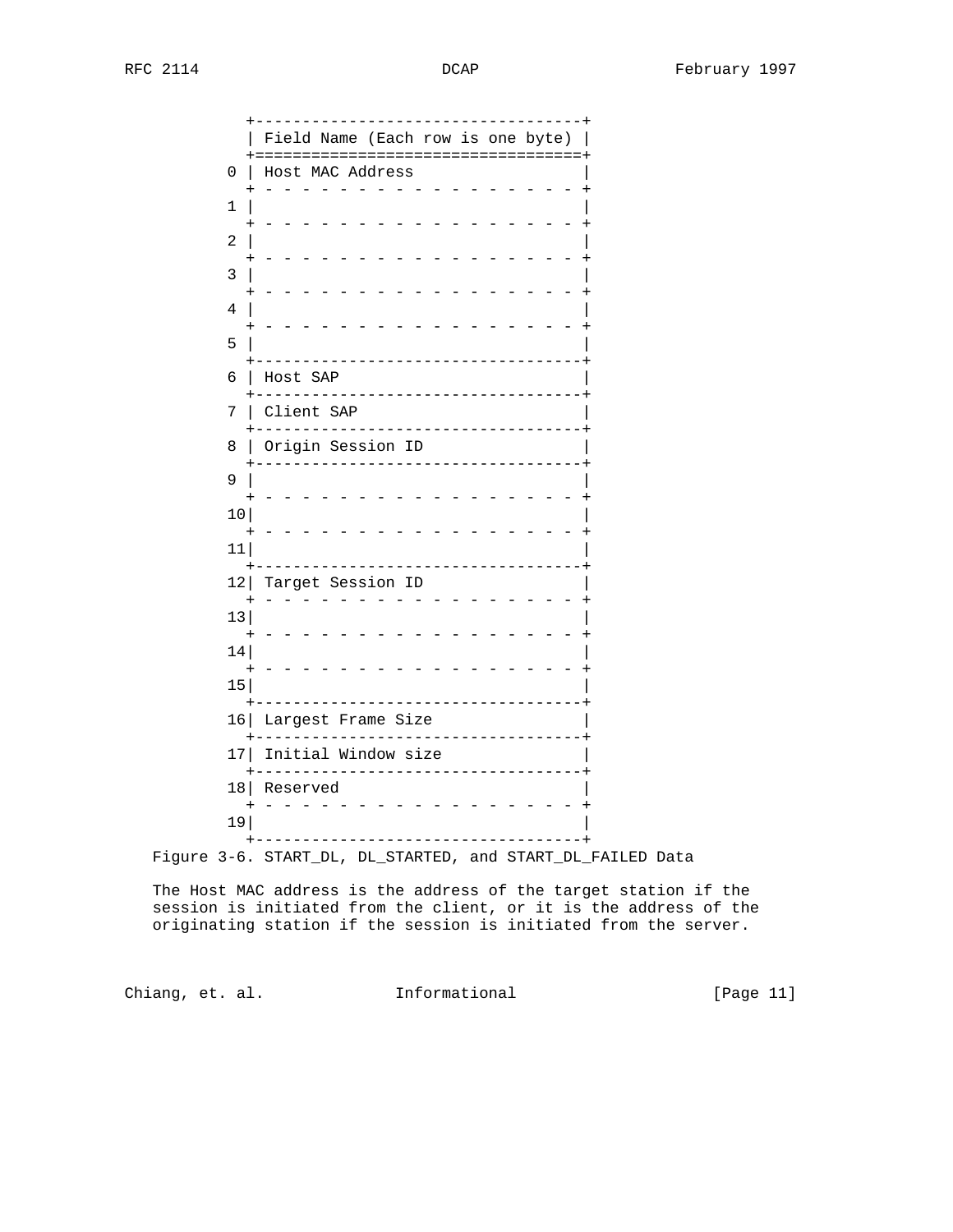The next two fields are the Host and Client SAPs. Each is one byte long. The Host SAP is the SAP used by the station with the Host MAC address. The Client SAP is the SAP used by the client.

 The Origin Session ID, is the ID of the originating station that initiates the circuit. The originating station uses this ID to identify the newly created circuit. Before the START\_DL frame is sent to the target station, the originating station sets up a control block for the circuit. This link station information is set because DCAP does not use a three-way handshake for link station establishment. In the DL\_STARTED and the START\_DL\_FAILED frames, the Origin Session ID is returned as received in the START\_DL frame. The Target Session ID is set by the target station and returned in the DL\_STARTED frame.

 The Target Session ID is not valid for the START\_DL and the START\_DL\_FAILED frame, and should be treated as Reserved fields. In the DL\_STARTED frame, it is the session ID that is used to set up this circuit by the target station.

 The Largest Frame Size field is used to indicate the maximum frame size that can be used by the client. It is valid only when it is set by the server. The Largest Frame Size field must be set to zero when a frame is sent by the client. Both START\_DL and DL\_STARTED use the Largest Frame Size field and only its rightmost 6 bits are used. The format is defined in the IEEE 802.1D Standard, Annex C, Largest Frame Bits (LF). Bit 3 to bit 5 are base bits. Bit 0 to bit 2 are extended bits. The Largest Frame Size field is not used in the START\_DL\_FAILED frame and must be set to zero.

|  |  |  | bit 7 6 5 4 3 2 1 0            |  |
|--|--|--|--------------------------------|--|
|  |  |  | r r b b b e e e                |  |
|  |  |  | Figure 3-7. Largest Frame Size |  |

 Please note that if the client is a PU 2.1 node, the client should use the maximum I-frame size negotiated in the XID3 exchange.

 The Initial window size in the START\_DL frame specifies the receive window size on the originating side, and the target DCAP station returns its receive window size in the DL\_STARTED frame. The field is reserved in the START\_DL\_FAILED frame. The usage of the window size is the same as the one used in DLSw. Please refer to RFC 1795 for details.

 The last two bits are reserved for future use. They must be set to zero by the sender and ignored by the receiver.

Chiang, et. al. **Informational** [Page 12]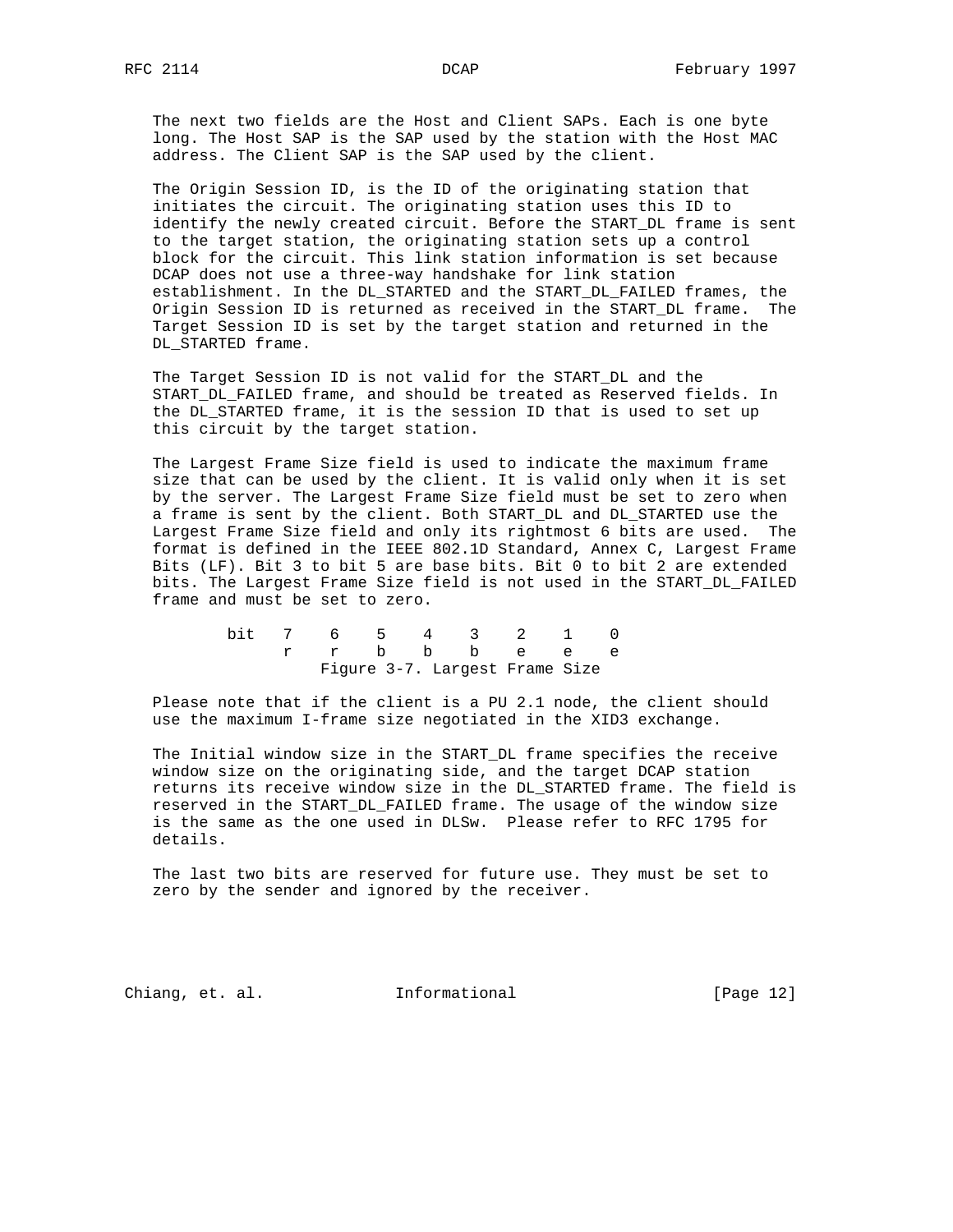# 3.4.3. HALT\_DL, HALT\_DL\_NOACK, and DL\_HALTED Frames

 These frame types are used by DCAP to disconnect a link station. A HALT DL frame is sent directly to the remote workstation to indicate that the sender wishes to disconnect a session. When the receiver receives this frame, it tears down the session that is associated with the Original Session ID and the Target Session ID provided in the HALT\_DL frame. The receiver should respond with the DL\_HALTED frame. The DL\_HALTED frame should use the same Session ID values as the received HALT\_DL frame without swapping them. The HALT\_DL\_NOACK frame is used when the response is not required. The TCP session between the client and server should remain up after the HALT\_DL/DL\_HALTED/ HALT\_DL\_NOACK exchange.

| Field Name   Information |                                      |
|--------------------------|--------------------------------------|
|                          | Message Type $ $ 0x0C, 0x0D, or 0x0E |
| Packet Length   0x10     |                                      |

Figure 3-8. HALT\_DL, HALT\_DL\_NOACK, and DL\_HALTED Header

Chiang, et. al. 1nformational [Page 13]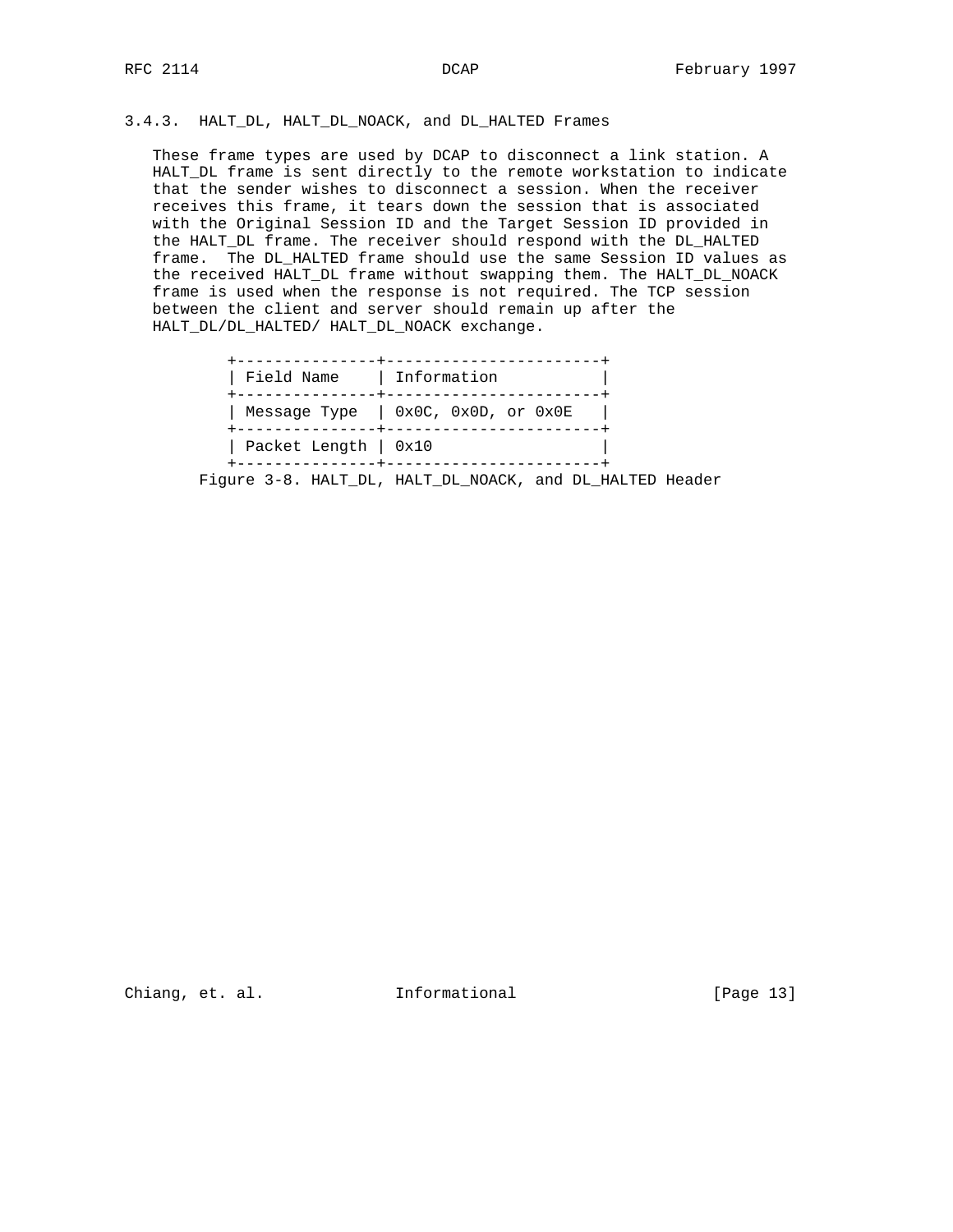+-----------------------------------+ | Field Name (Each row is one byte) | +===================================+ 0 | Sender Session ID + - - - - - - - - - - - - - - - - - + 1 | | + - - - - - - - - - - - - - - - - - +  $2$  | + - - - - - - - - - - - - - - - - - + 3 | | +-----------------------------------+ 4 | Receiver Session ID | + - - - - - - - - - - - - - - - - - + 5 | | + - - - - - - - - - - - - - - - - - + 6 | | + - - - - - - - - - - - - - - - - - + 7 | | +-----------------------------------+ 8 | Reserved | + - - - - - - - - - - - - - - - - - + 9 | | + - - - - - - - - - - - - - - - - - +  $10$  | + - - - - - - - - - - - - - - - - - +  $11$  | +-----------------------------------+ Figure 3-9. START\_DL, DL\_STARTED, and START\_DL\_FAILED Data

3.4.4. XID\_FRAME, CONTACT\_STN, STN\_CONTACTED, INFO\_FRAME, FCM\_FRAME, and DGRM\_FRAME

 These frame types are used to carry the end-to-end data or establish a circuit. The Destination Session ID is the Session ID created in the START\_DL frame or the DL\_STARTED frame by the receiver. The usage of the flow control flag is the same as the one used in DLSw. Please refer to RFC 1795 for details.

| Field Name | Information                                |
|------------|--------------------------------------------|
|            | Message Type   Based on Message type       |
|            | Packet Length   0x0C + length of user data |
|            | Figure 3-10. Generic DCAP Header           |

Chiang, et. al. **Informational** [Page 14]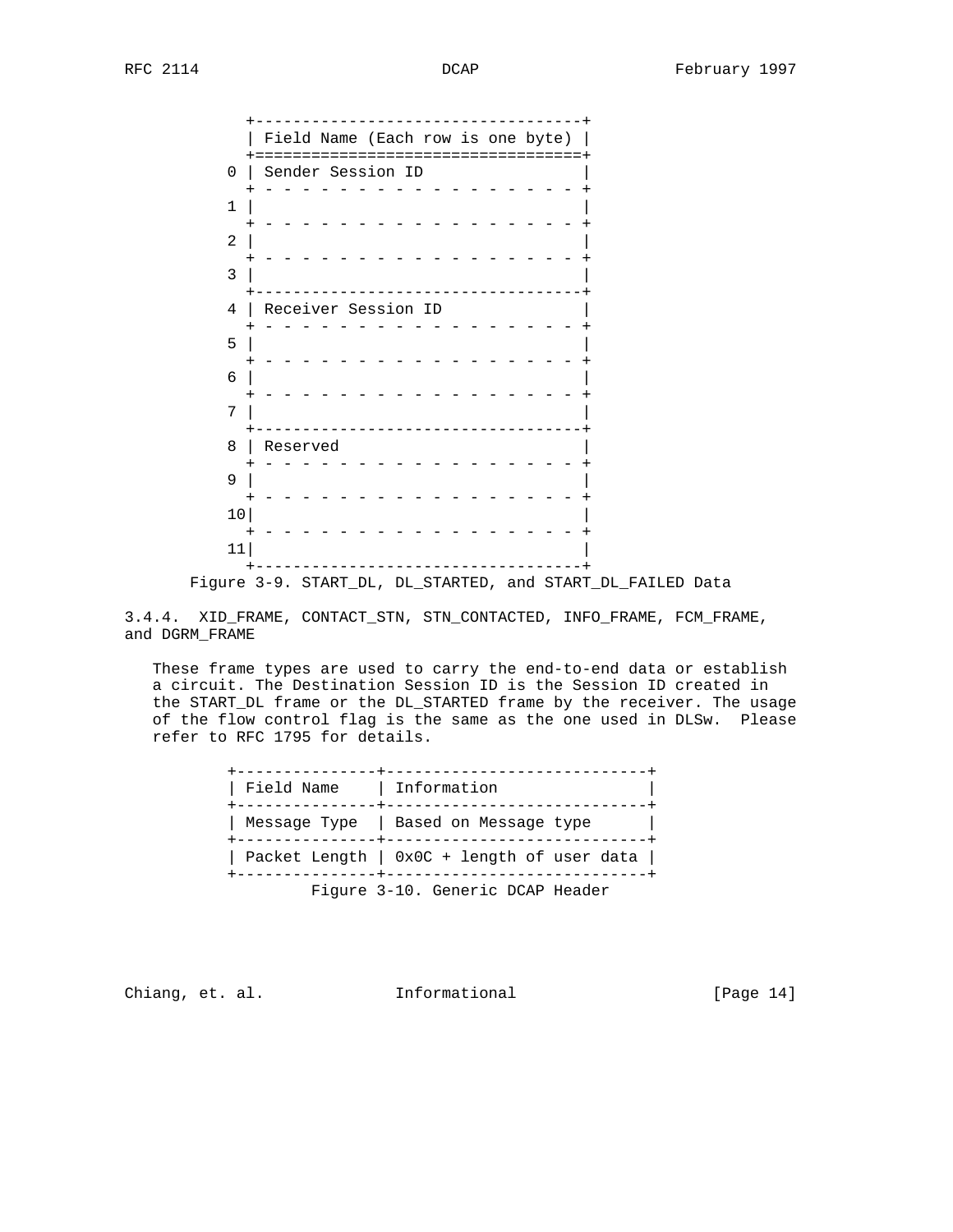|          | Field Name (Each row is one byte)     |
|----------|---------------------------------------|
| $\Omega$ | Destination Session ID                |
|          |                                       |
| 1        |                                       |
| 2        |                                       |
| 3        |                                       |
| 4        | Flow Control Flags                    |
| 5        | ___________<br>Reserved               |
| 6        |                                       |
| 7        |                                       |
|          |                                       |
|          | Figure 3-11. Generic DCAP Data Format |

# 3.4.5. DATA\_FRAME

 This frame type is used to send connectionless SNA and NetBIOS Datagram (UI) frames that do not have a link station associated with the source and destination MAC/SAP pair. The difference between DGRM\_FRAME and DATA\_FRAME is that DGRM\_FRAME is used to send UI frames received for stations that have a link station opened, whereas DATA\_FRAME is used for frames with no link station established.

| Field Name   Information |                                                          |
|--------------------------|----------------------------------------------------------|
| Message Type   0x0A      |                                                          |
|                          | Packet Length $\vert$ 0x10 + Length of user data $\vert$ |
|                          | Figure 3-12. DATA FRAME Header                           |

Chiang, et. al. 1nformational [Page 15]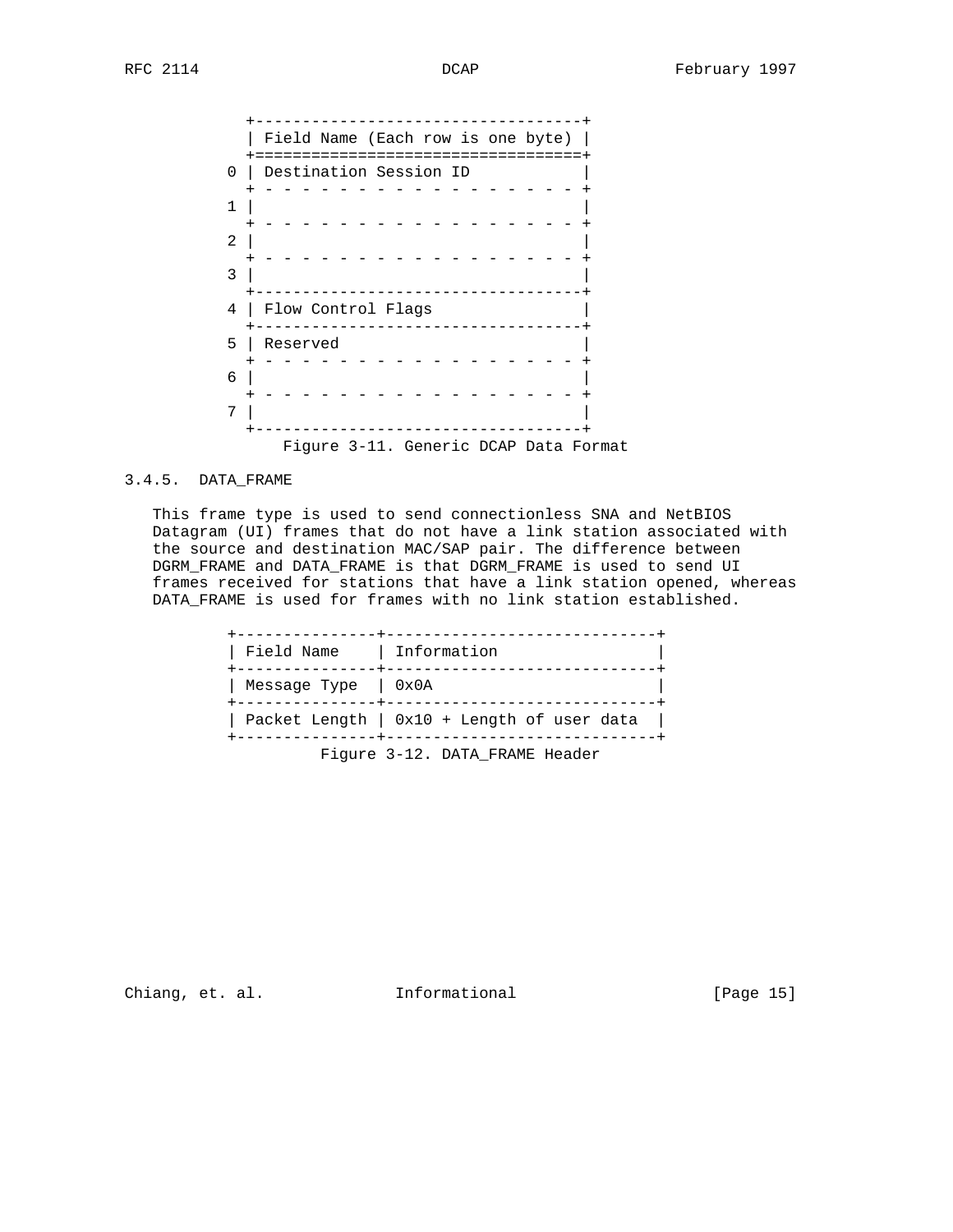|                | Field Name (Each row is one byte)   |
|----------------|-------------------------------------|
| 0              | Host MAC Address                    |
| 1              |                                     |
| $\overline{2}$ |                                     |
| 3              |                                     |
| 4              |                                     |
| 5              |                                     |
| 6              | Host SAP                            |
| 7              | Client SAP                          |
| 8              | Broadcast Type                      |
| 9              | Reserved                            |
| 10             |                                     |
| 11             |                                     |
|                | Figure 3-13. DATA_FRAME Data Format |

 The definition of the first 8 bytes is the same as the START\_DL frame. The Broadcast Type field indicates the type of broadcast frames in use; Single Route Broadcast, All Route Broadcast, or Directed. The target side will use the same broadcast type. In the case of Directed frame, if the RIF information is known, the target peer can send a directed frame. If not, a Single Route Broadcast frame is sent.

### 3.4.6. CAP\_XCHANGE Frame

 In DCAP, the capability exchange frame is used to exchange the capability information between a client and a server. CAP\_XCHANGE frames are exchanged between a client and a server as soon as the TCP session is established. The capability exchange must be completed before the other frame types can be sent. Once the capability exchange is done, CAP\_XCHANGE frame should not be used again.

Chiang, et. al. **Informational** [Page 16]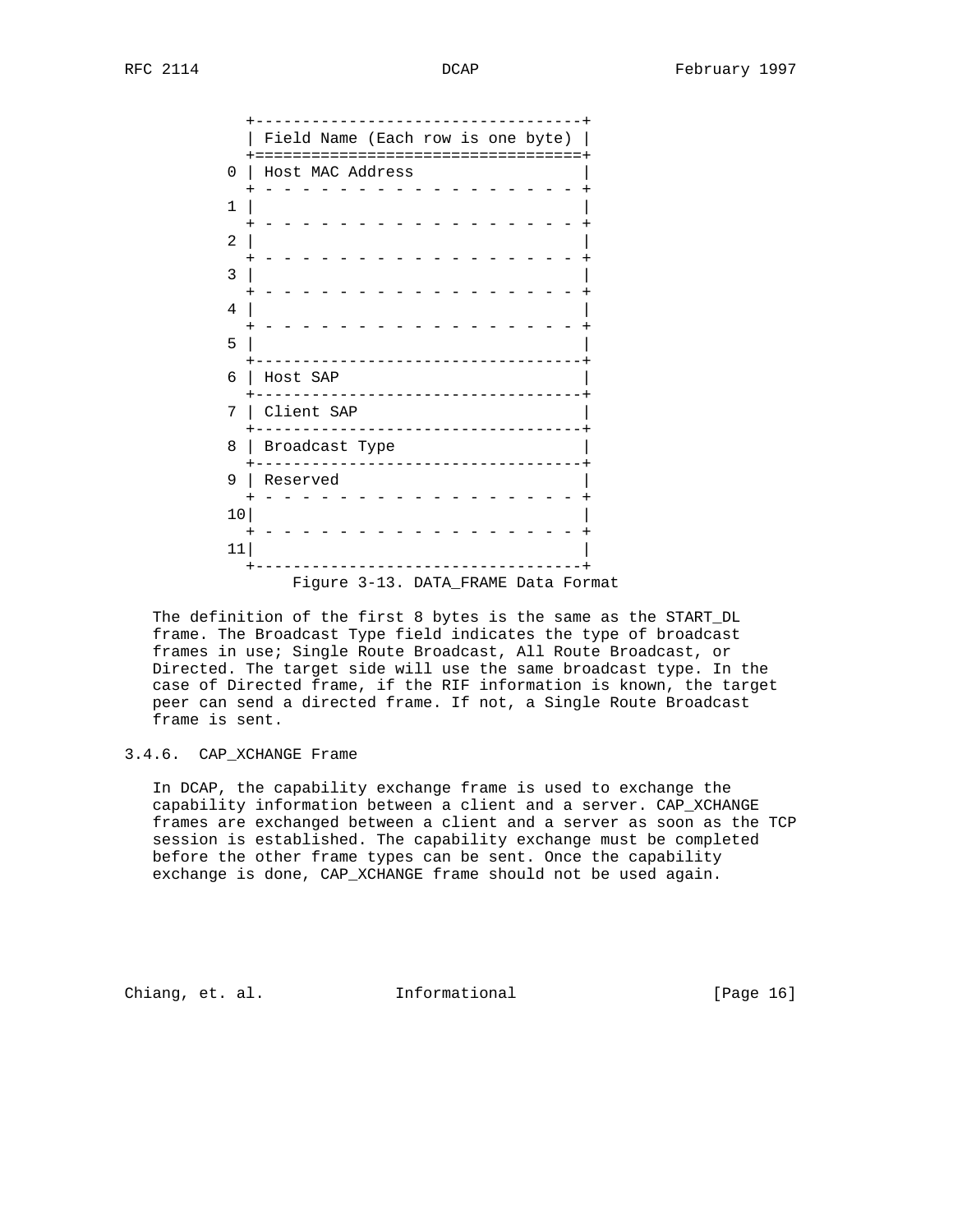CAP\_XCHANGE frame contains the clients MAC address, if a client has one. If it does not, then the MAC address field must be set to zero. When the DCAP server receives the CAP\_XCHANGE frame, it should cache the MAC address if it is non zero. The DCAP server also verifies that the MAC address is unique. The server should return a CAP\_XCHANGE response frame with the MAC address supplied by the client if the MAC address is accepted. If a client does not have its own MAC address, the server should assign a MAC address to the client and put that address in the CAP\_XCHANGE command frame.

 A client should record the new MAC address assigned by the server and return a response with the assigned MAC address. If the client cannot accept the assigned MAC address, another CAP\_XCHANGE command with the MAC address field set to zero should be sent to the server. The server should allocate a new MAC address for this client.

 During the capability exchange, both the client and the server can send command frames. The process stops when either side sends a CAP\_XCHANGE response frame. When the response frame is sent, the MAC address in the CAP\_XCHANGE frame should be the same as the one in the previous received command. The sender of the CAP\_XCHANGE response agrees to use the MAC address defined in the previous command.

 The number of CAP\_XCHANGE frames that need to be exchanged is determined by the client and the server independently. When the number of exchange frames has exceeded the pre-defined number set by either the server or the client, the session should be brought down.

 The flag is used to show the capability of the sender. The following list shows the valid flags:

- 0x01 NetBIOS support. If a client sets this bit on, the server will pass all NetBIOS explorers to this client. If this bit is not set, only SNA traffic will be sent to this client.
- 0x02 TCP Listen Mode support. If a client supports TCP listen mode, the server will keep the client's MAC and IP addresses even after the TCP session is down. The cached information will be used for server to connect out. If a client does not support TCP listen mode, the cache will be deleted as soon as the TCP session is down.
- 0x04 Command/Response. If this bit is set, it is a command, otherwise, it is a response.

 The values 0x01 and 0x02 are used only by the client. When a server sends the command/response to a client, the server does not return these values.

Chiang, et. al. 1nformational [Page 17]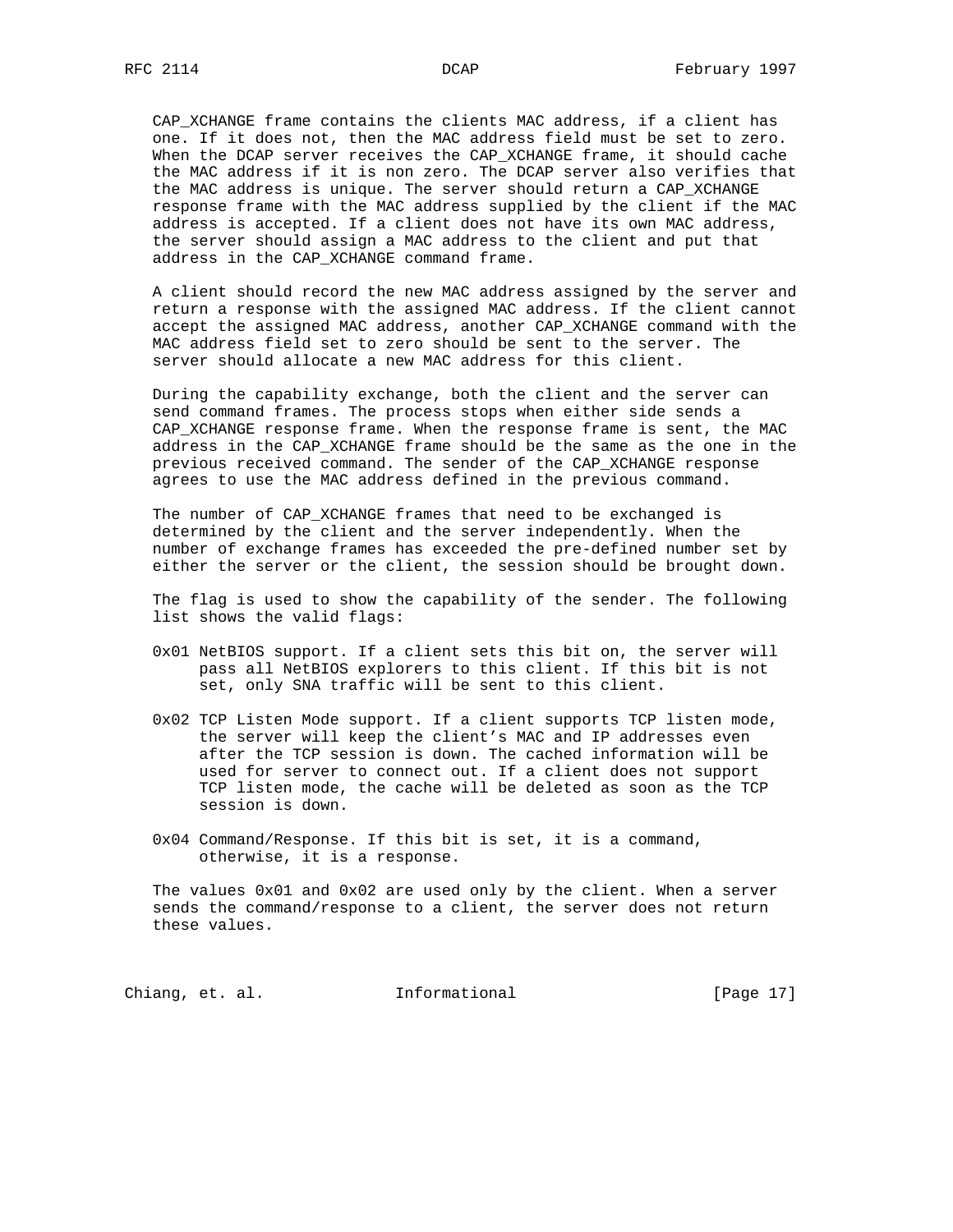Starting with the Reserved field, implementers can optionally implement the Capability Exchange Control Vector. Each Capability Exchange Control Vector consists of three fields: Length (1 byte), Type (1 byte), and Data (Length - 2 bytes). Two types of Control Vectors are defined: SAP\_LIST and VENDOR\_CODE (described below). To ensure compatibility, implementers should ignore the unknown Control Vectors instead of treating them as errors.

- 0x01 SAP\_LIST. Length: 2+n bytes, where n ranges from 1 to 16. This control vector lists the SAPs that the client can support. The maximum number of SAPs a client can define is 16. Therefore, the length of this Control Vector ranges from 3 to 18. If the SAP LIST is not specified in the capability exchange, the server assumes that the client can support all the SAP values. For example, if a client can only support SAP 4 and 8, then the following Control Vectors should be sent: "0x04, 0x01, 0x04, 0x08". The first byte indicates the length of 4. The second byte indicates the control vector type of SAP\_LIST. The last two bytes indicate the supported SAP values; 0x04 and 0x08. This Control Vector is used only by the client. If the server accepts this Control Vector, it must return the same Control Vector to the client.
- 0x02 VENDOR\_CODE. Length: 3 bytes. Each vendor is assigned a vendor code that identifies the vendor. This Control Vector does not require a response.

 After the receiver responds to a Control Vector, if the capability exchange is not done, the sender does not have to send the same Control Vector again.

| Field Name   Information |                                 |
|--------------------------|---------------------------------|
| Message Type $  0x12$    |                                 |
| Packet Length   0x1C     |                                 |
|                          | Figure 3-14. CAP_XCHANGE Header |

Chiang, et. al. **Informational** [Page 18]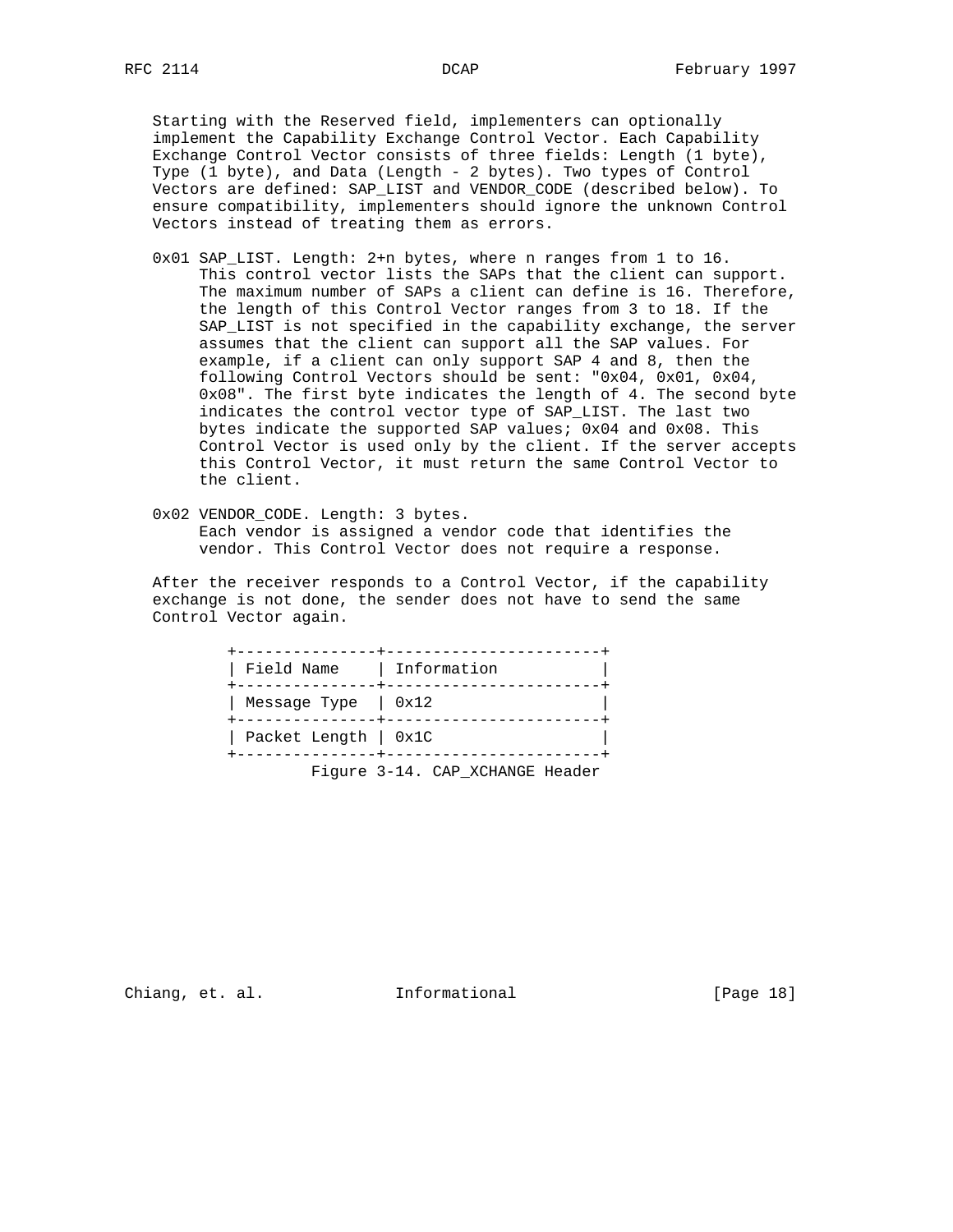| $\Omega$<br>1<br>2<br>3<br>4<br>5<br>6 | Field Name (Each row is one byte)<br>MAC Address |  |
|----------------------------------------|--------------------------------------------------|--|
|                                        |                                                  |  |
|                                        |                                                  |  |
|                                        |                                                  |  |
|                                        |                                                  |  |
|                                        |                                                  |  |
|                                        |                                                  |  |
|                                        |                                                  |  |
|                                        | Flag                                             |  |
| 7                                      | Reserved                                         |  |

3.4.7. CLOSE\_PEER\_REQ Frames

 This frame is used for peer connection management and contains a reason code field. The following list describes the valid reason codes:

0x01 System shutdown. This indicates shutdown in progress.

- 0x02 Suspend. This code is used when there is no traffic between the server and the client, and the server or the client wishes to suspend the TCP session. When the TCP session is suspended, all circuits should remain intact. The TCP session should be re established when new user data needs to be sent. When the TCP session is re-established, there is no need to send the CAP\_XCHANGE frame again.
- 0x03 No MAC address available. This code is sent by the server when there is no MAC address is available from the MAC address pool.

| Field Name   Information  |                                    |
|---------------------------|------------------------------------|
| Message Type $\vert$ 0x13 |                                    |
| Packet Length   0x08      |                                    |
|                           | Figure 3-16. CLOSE PEER REQ Header |

Chiang, et. al. **Informational** [Page 19]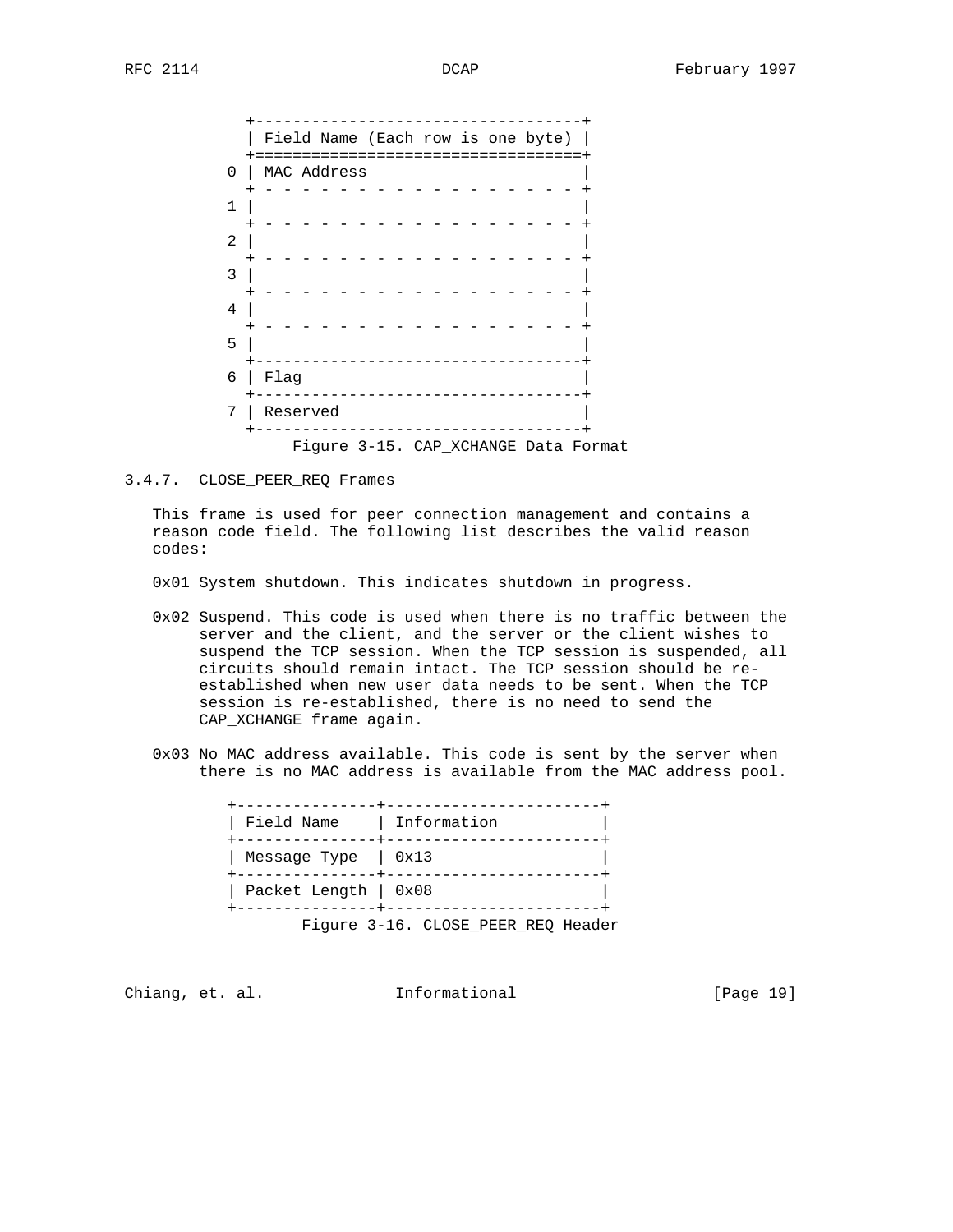|   | Field Name (Each row is one byte)       |
|---|-----------------------------------------|
|   | ====================                    |
| 0 | Reason Code                             |
|   |                                         |
|   | Reserved                                |
|   |                                         |
| 2 |                                         |
|   |                                         |
|   |                                         |
|   |                                         |
|   | Figure 3-17. CLOSE_PEER_REQ Data Format |

3.4.8. CLOSE\_PEER\_RSP, PEER\_TEST\_REQ, and PEER\_TEST\_RSP Frames

 These three frames are used for peer connection management. There is no data associated with them.

- o CLOSE\_PEER\_RSP CLOSE\_PEER\_RSP is the response for CLOSE\_PEER\_REQ.
- o PEER\_TEST\_REQ and PEER\_TEST\_RSP

 PEER\_TEST\_REQ and PEER\_TEST\_RSP are used for peer level keepalive. Implementing PEER\_TEST\_REQ is optional, but PEER\_TEST\_RSP must be implemented to respond to the PEER\_TEST\_REQ frame. When a PEER\_TEST\_REQ frame is sent to the remote station, the sender expects to receive the PEER\_TEST\_RSP frame in a predefined time interval (the recommended value is 60 seconds). If the PEER\_TEST\_RSP frame is not received in the predefined time interval, the sender can send the PEER\_TEST\_REQ frame again. If a predefined number of PEER\_TEST\_REQ frames is sent to the remote station, but no PEER\_TEST\_RSP frame is received (the recommended number is 3), the sender should close the TCP session with this remote station and terminate all associated circuits.

| Field Name   Information |                                      |
|--------------------------|--------------------------------------|
|                          | Message Type $ $ 0x14, 0x1D, or 0x1E |
| Packet Length   0x04     |                                      |

Figure 3-18. CLOSE\_PEER\_RSP, PEER\_TEST\_REQ, and PEER\_TEST\_RSP DCAP

4. Protocol Flow Diagram

 The following diagram shows a normal session start up/tear down sequence between a client and a server.

Chiang, et. al. **Informational** [Page 20]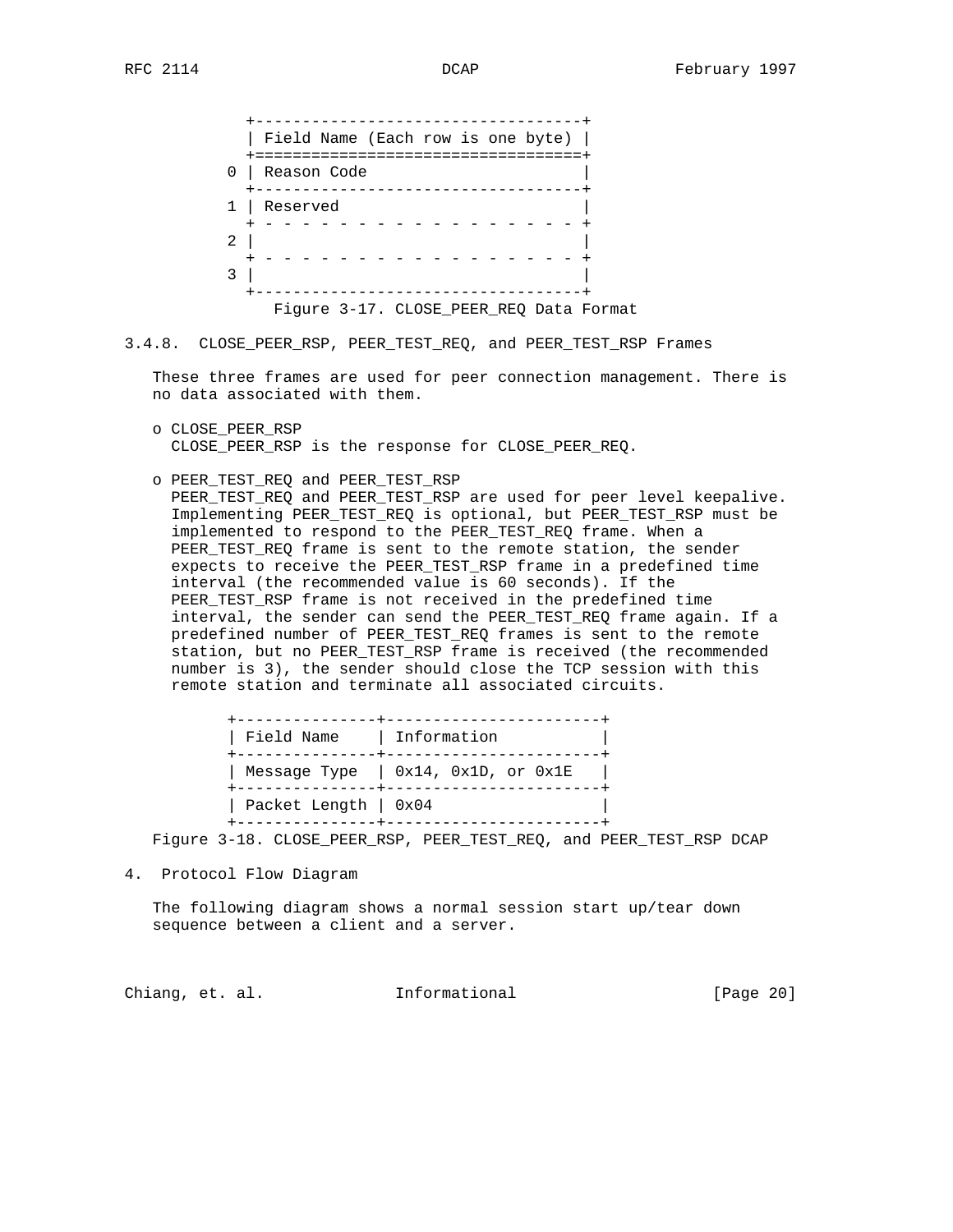| +----------+<br>Token                      | +-----------+<br>$+ - - - - - - +$<br>DLSw/DCAP<br>DCAP<br>Router +-- ip backbone--+ Client |
|--------------------------------------------|---------------------------------------------------------------------------------------------|
| Mainframe $+-$ Ring $---+$<br>+----------+ | $+ - - - - - - - - - +$<br>$+ - - - - - - +$                                                |
|                                            | TCP Session Up                                                                              |
|                                            | -------------<br>CAP_EXCHANGE (cmd)                                                         |
|                                            | -------------<br>CAP EXCHANGE (cmd)                                                         |
|                                            | -------------><br>CAP_EXCHANGE (rsp)                                                        |
| TEST(P)                                    | -------------><br>CAN_U_REACH                                                               |
| $- - - - - - - - -$<br>TEST(F)             | -------------<br>I_CAN_REACH                                                                |
| -------->                                  | -------------><br>START DL                                                                  |
|                                            | -------------<br>DL_STARTED                                                                 |
| XID(P)                                     | -------------><br>XID_FRAME                                                                 |
| $\leftarrow$ - - - - - - -<br>XID(F)       | -------------<br>XID FRAME                                                                  |
| $-------->$<br>XID(P)                      | -------------><br>XID FRAME                                                                 |
| $- - - - - - - - -$<br>SABME               | -------------<br>CONTACT_STN                                                                |
| --------><br>UA                            | -------------><br>STN CONTACTED                                                             |
| $- - - - - - - - -$<br>I FRAME             | -------------<br>INFO FRAME                                                                 |
| $- - - - - - - - -$<br>I FRAME             | -------------<br>INFO FRAME                                                                 |
| --------><br>DISC                          | -------------><br>HALT_DL                                                                   |
| $- - - - - - - - -$<br>UA                  | <-------------<br>DL_HALTED                                                                 |
| -------->                                  | -------------><br>CLOSE_PEER_REQ                                                            |
|                                            | <-------------<br>CLOSE_PEER_RSP                                                            |
|                                            | -------------><br>TCP session down                                                          |
|                                            | <-------------                                                                              |

Chiang, et. al. 1nformational 1999 [Page 21]